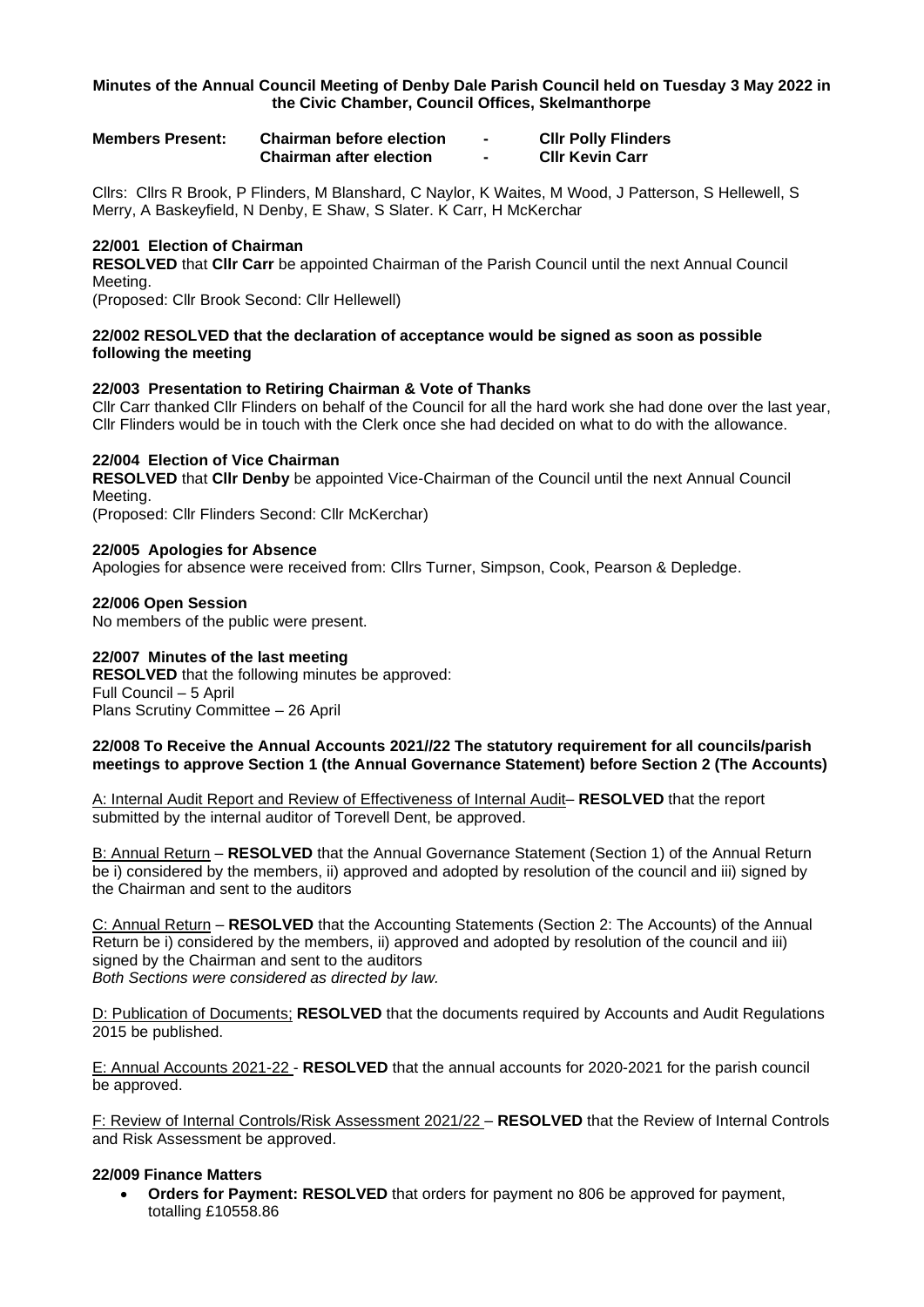- **Payment of Salary: RESOLVED** to authorise the payment of the Clerk's and Countryside Officer's May Salaries, HMRC and WYPF
- **Bank Signatories: RESOLVED** to add Cllrs Carr & McKerchar to the list of bank signatories and ask anyone who wished to be removed.
- **Community Grant: RESOLVED** to award the Skelmanthorpe & District U3A a grant of £1500 towards tables, trolleys, tools…using the General Power of Competence provided by the Localism Act 2011
- Council Building: **RESOLVED** that the Clerk request Alex McNeil of Bramleys to provide a revaluation of the Council Building at a cost of £500 + VAT
- **Schools Grants for Jubilee events: RESOLVED** that the schools (listed and any further to be considered) with low grant applications be allowed to submit a second 'top-up' schools application this financial year only.
- **Schools Grant: RESOLVED** to award Denby First School a grant of £500 towards a jubilee event using the General Power of Competence provided by the Localism Act 2011

# **22/010 Appointment of Plans Scrutiny Committee and Election of Chair and Vice-Chair**

**RESOLVED** that the Plans Scrutiny Committee shall meet on such occasions as the Chair deems appropriate to discuss matters appertaining to the future development of the district with plenary powers to act in an emergency and that the Committee shall comprise the following members to hold office until the next Annual Council Meeting:

Cllr E Shaw (Chair) Cllr M Wood<br>Cllr S Slater Cllr D Pears Cllr S Slater Cllr D Pearson<br>Cllr J Cook Cllr C Navlor (V Cllr C Navlor (Vice Chair) Cllr K Waites<br>
Cllr S Merry<br>
Cllr J Depledge Cllr J Depledge Cllr N Denby (ex officio)

**RESOLVED** that Cllr E Shaw be appointed Chair of the Plans Scrutiny Committee until the next Annual Council Meeting and that Cllr C Naylor be appointed as Vice-Chair.

# **Appointment of Finance & General Purposes Committee and Election of Chair and Vice-Chair**

**RESOLVED** that the Finance and General Purposes Committee shall meet on such occasions as the Chair deems appropriate to discuss matters involving expenditure and such matters as the Council shall from time to time determine and that the Committee shall comprise the following members to hold office until the next Annual Council Meeting:

| Cllr P Flinders               | Cllr K Carr (ex officio)  |  |  |
|-------------------------------|---------------------------|--|--|
| Cllr M Blanshard              | Cllr G Turner             |  |  |
| Cllr R Brook (Chair)          | Cllr W Simpson            |  |  |
| Cllr H McKerchar (Vice Chair) | Cllr N Denby (ex officio) |  |  |
| Cllr A Baskeyfield            | <b>Cllr S Hellewell</b>   |  |  |
| Cllr J Patterson              |                           |  |  |

**RESOLVED** that Cllr Brook be appointed Chair of the Finance and General Purposes Committee until the next Annual Council Meeting and that Cllr McKerchar be appointed as Vice Chair.

# **22/011 Appointment of Staffing Committee**

**RESOLVED** that the Staffing Committee should meet on such occasions as the Chair deems appropriate to discuss employment matters and that the Committee shall comprise the Chairs and Vice Chairs of the Council and the Finance and General Purposes Committee. Cllr Denby, Cllr Carr, Cllr R Brook and Cllr McKerchar will therefore serve on the Staffing Committee until the next Annual Council Meeting:

# **Appointment of Appeals Committee**

**RESOLVED** that the Appeals Committee should meet on such occasions as required. All members of the Finance & General Purposes Committee who are not members of the Staffing Committee will serve on the Appeals Committee until the next Annual Council meeting.

# **22/012 Sub Groups/Working Parties of the Council**

### **Appointment of the Working Party on Public Transport**

**RESOLVED** that Cllrs K Waites, E Shaw, K Carr and R Brook be appointed to the Working Party on Public Transport.

# **Appointment of Business Plan Working Group**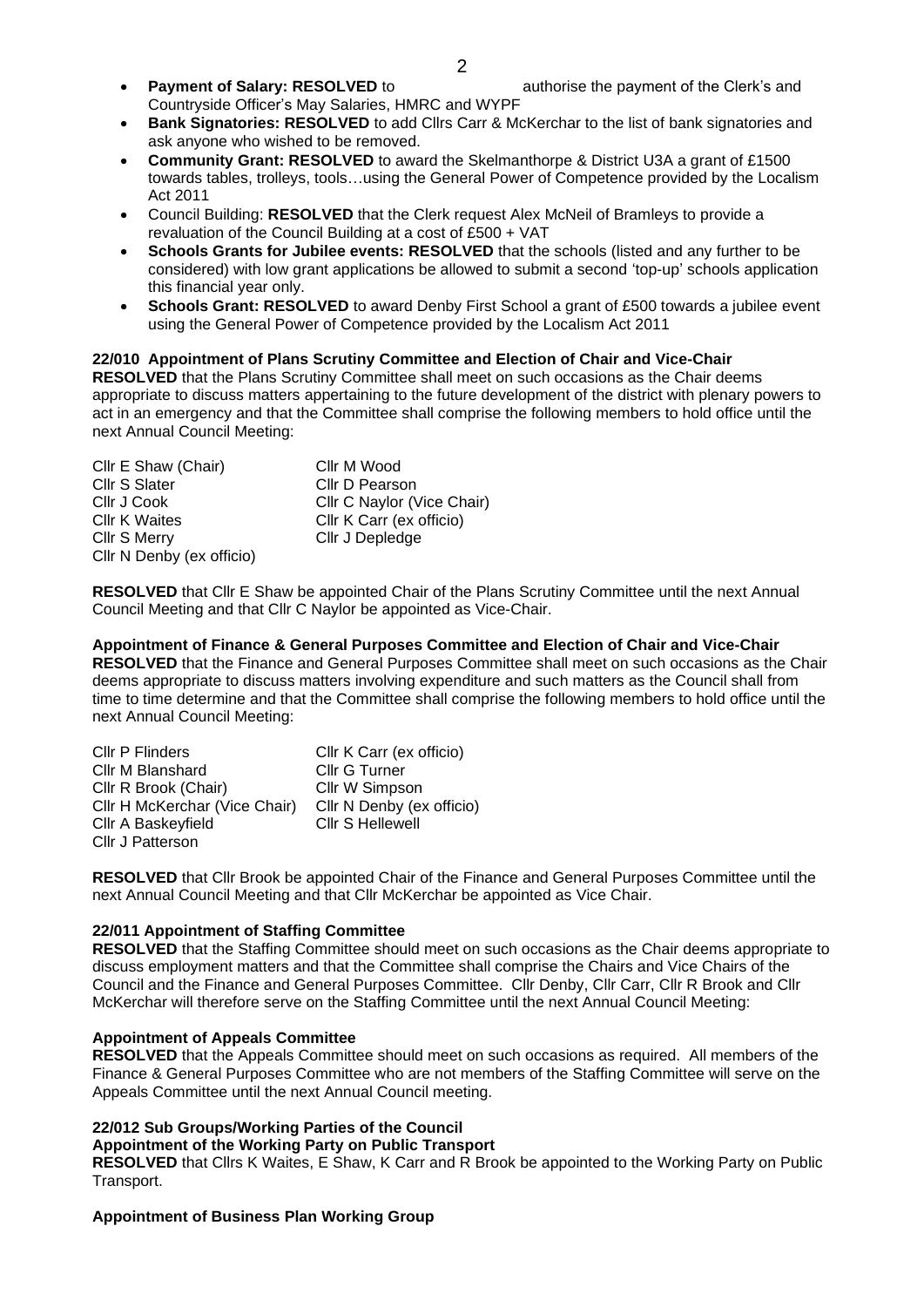#### **Appointment of Heritage Working Group**

**RESOLVED** that Cllrs K Waites, R Brook, S Slater, J Cook, H McKerchar & S Hellewell be appointed to the Heritage Working Group.

### **Appointment to the Climate Emergency Working Group**

**RESOLVED** that Cllrs Simpson, Turner, Flinders, McKerchar, Carr and Denby be appointed to the Climate Emergency Working Group.

### **Appointment of the Churchfields Working Group**

**RESOLVED** that Cllrs R Brook, J Cook, K Waites, G Turner, C Naylor and M Blanshard be appointed to the Churchfields Working Group.

#### **Appointment of Council Building Working Group**

**RESOLVED** that Cllrs R Brook, G Turner, P Flinders, K Carr, J Cook, N Denby and K Waites be appointed to the Building Working Group.

#### **22/013 Appointment of Representatives to the Denby Dale Parish Environment Trust**

**RESOLVED** that Cllr G Turner and J Cook be appointed to serve as the Parish Council's representatives on the Executive Committee of the Environment Trust and that Cllr J Cook be appointed as the Parish Council's ordinary representative on the Environment Trust.

### **22/014 Appointment of Representatives to the Steering Group of the Denby Dale Parish Countryside Project**

**RESOLVED** that Cllrs G Turner, J Cook & J Patterson be appointed to serve as the Parish Council's representatives on the Steering Group of the Denby Dale Parish Countryside Project.

**22/015 Appointment of Voting Representatives to the Yorkshire Local Councils Associations RESOLVED** that Cllrs E Shaw and K Waites be appointed as representatives to the Yorkshire Local

Councils Associations. Cllr Shaw reminded councillors that other, non-voting councillors could attend meetings.

#### **22/016 Appointment of Representatives to Local Organisations Public Rights of Way Forum**

**RESOLVED** that Cllr R Brook be appointed as representative to the Public Rights of Way Forum.

### **Historic Buildings Trust**

**RESOLVED** that Cllrs C Naylor and J Cook be appointed as representatives to the Historic Buildings Trust.

### **Clayton West Millennium Green Trust**

**RESOLVED** that Cllrs S Hellewell and Janet Depledge be appointed as representatives to the Clayton West Millennium Green Trust.

#### **Rural Transport Partnership**

**RESOLVED** that Cllrs K Waites, M Wood, K Carr and A Baskeyfield be appointed as representatives to the Rural Transport Partnership.

### **School Governors**

**RESOLVED** that this was now not applicable.

**RESOLVED** that any absent councillors could submit any requests for committee membership to the Clerk.

### **22/017 Annual Subscriptions**

**RESOLVED** that the following subscriptions be renewed as they fall due:

- Society of Local Council Clerks
- Penistone Line Partnership
- Yorkshire Local Council Association

### **22/018 Climate Emergency Working Group**

Dave Wilde stated that St Aidan's First School had agreed to host a schools event on the 24 June. this would be a two hour event with all schools in the parish invited to attend and support Eco Schools applications. As St Aidan's already had Green Flag status they were in a good position to mentor other